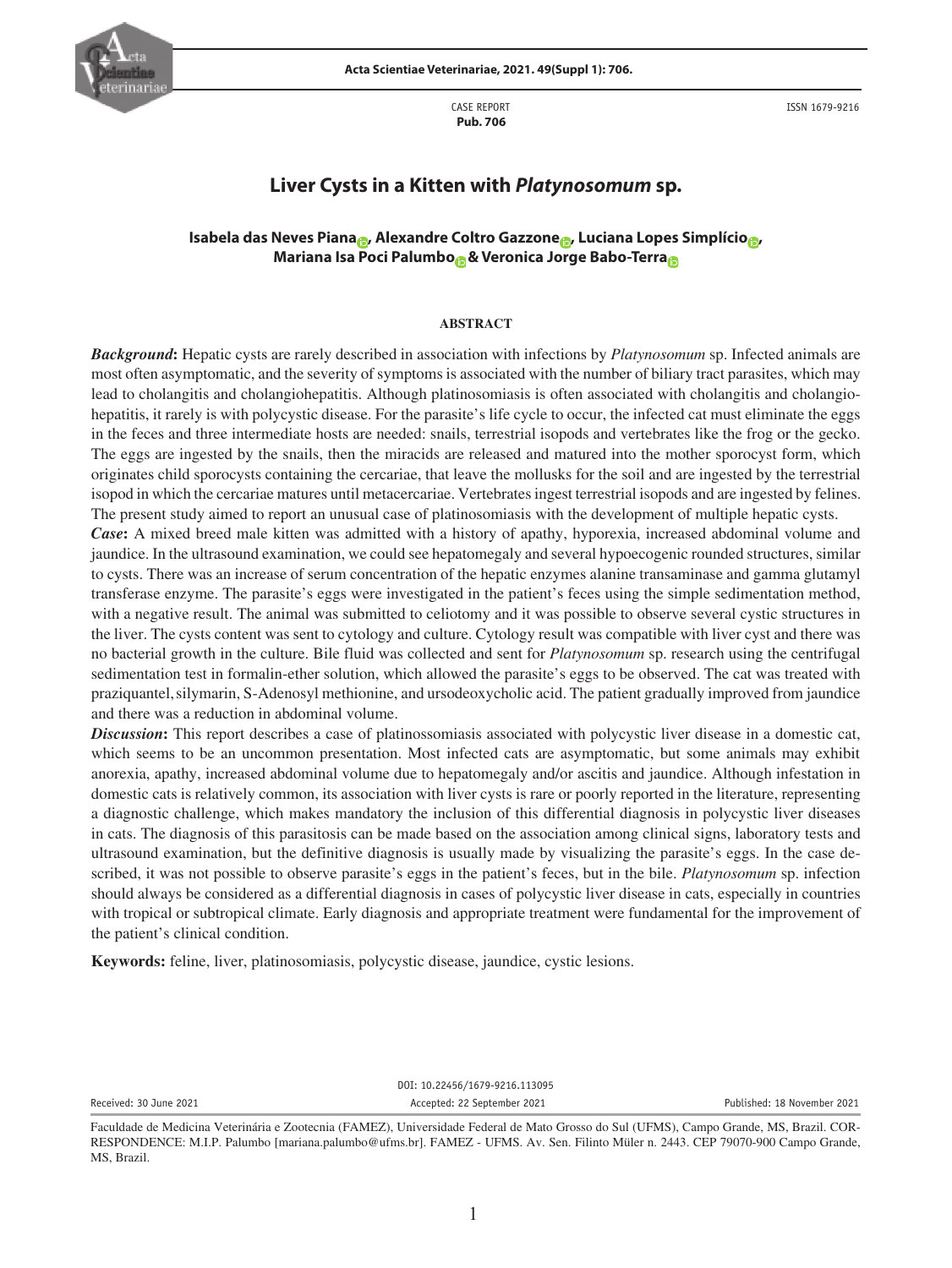#### **INTRODUCTION**

Hepatic cysts are a rare condition in felines and their pathogenesis is still unclear. They can be congenital or acquired and, when congenital, most are from the bile duct and are present as part of a polycystic disease that affects several organs [3]. Congenital cysts are usually multiple and associated with feline polycystic disease, more frequent in Persian cats [2]. Acquired hepatic cysts can be single or multiple and usually occur secondary to trauma, inflammation, neoplasia and, in rare cases, caused by hepatic trematodes [3].

*Platynosomum* sp. is the most important liver parasite in domestic cats and it is commonly associated with cholangiohepatitis, one of the main conditions that affects cats [10]. Most animals do not have or show few clinical signs, but in the most severe infections, bile duct obstruction can occur, leading to cholangitis and possible liver cirrhosis [4]. Some clinical signs that can be observed are: emesis, anorexia, apathy, increased abdominal volume, diarrhea and jaundice [9].

Although platinosomiasis is often associated with cholangitis and cholangiohepatitis, it rarely is with polycystic disease [5]. In a case reported, the cat showed severe infestation by the trematode which led to acquired polycystic disease [11]. Ultrasonography can reveal tortuosity and dilation of the bile ducts, while biochemical examination often reveals an increase in liver enzymes [8]. The most used treatment for this disease is praziquantel in dosages of 20 to 30 mg/kg every 24 h, for 5 days [7]. Thus, we describe here an unusual case of platinosomiasis attended at the Federal University of Mato Grosso do Sul (UFMS).

### **CASE**

A mixed breed male kitten was admitted to the Veterinary Hospital of the Federal University of Mato Grosso do Sul with a history of apathy, hyporexia, increased abdominal volume and jaundice. The patient had been rescued a few days ago, so the guardian was not able to inform the exact beginning of the clinical signs. An informed consent has been obtained from the client to use the animal in this report.

On physical examination, temperature, heart rate, respiratory rate and pulse were within the range considered normal for the species. The patient was apathetic, jaundiced and it was possible to observe an increase in abdominal volume (Figure 1A). In the ultrasound examination, we could see hepatomegaly

and several hypoecogenic rounded structures, similar to cysts, but as they elongated to the movement of the ultrasound cut, the image could not distinguish dilated bile ducts from hepatic cysts (Figure 1B).

The total blood count was within normal range. There was an increase of serum concentration of the hepatic enzymes alanine transaminase (ALT: 931.5 UI/L; reference range: 28 to 83 UI/L) and gamma glutamyl transferase enzyme (GGT: 33.8 UI/l; reference range: 1.3 to 5.1 UI/L). Creatinine and albumin were within normal range. The parasite's eggs were investigated in the patient's feces using the simple sedimentation method, with a negative result.

The animal was submitted to celiotomy for diagnostic and therapeutic purposes. During the procedure, it was possible to observe several cystic structures in the liver, which were drained (Figure 1C). The cysts content was sent to cytology and culture. Cytology result was compatible with liver cyst and there was no bacterial growth in the culture. Bile fluid was collected and sent for *Platynosomum* sp. research using the centrifugal sedimentation test in formalin-ether solution, which allowed the parasite's eggs to be observed.

The cat was treated with praziquantel<sup>1</sup>  $[20]$ mg/kg once a day, for 5 days]. Long treatment with silymarin<sup>1</sup> [50 mg/kg once a day], S-Adenosyl methionine1 [90 mg once a day] and ursodeoxycholic acid<sup>2</sup> [15 mg/kg once a day] was also recommended. The patient gradually improved from jaundice and there was a reduction in abdominal volume, so that 3 months later the cat completely recovered and is still under observation for recurrencies.

## **DISCUSSION**

This report describes a case of platinossomiasis associated with polycystic liver disease in a domestic cat, which seems to be an uncommon presentation. Most infected cats are asymptomatic, but some animals may exhibit anorexia, apathy, increased abdominal volume due to hepatomegaly and/or ascitis and jaundice [9], which were quite the same signs this cat showed. Some authors have also cited weight loss, leading to anemia and even death [1]. An author reported a 10-year-old male mongrel feline with an obstruction of the biliary tract caused by *Platynosomum* sp. infection [6]. Our patient showed increased abdominal volume due to the numerous liver cysts and did not presente ascitis.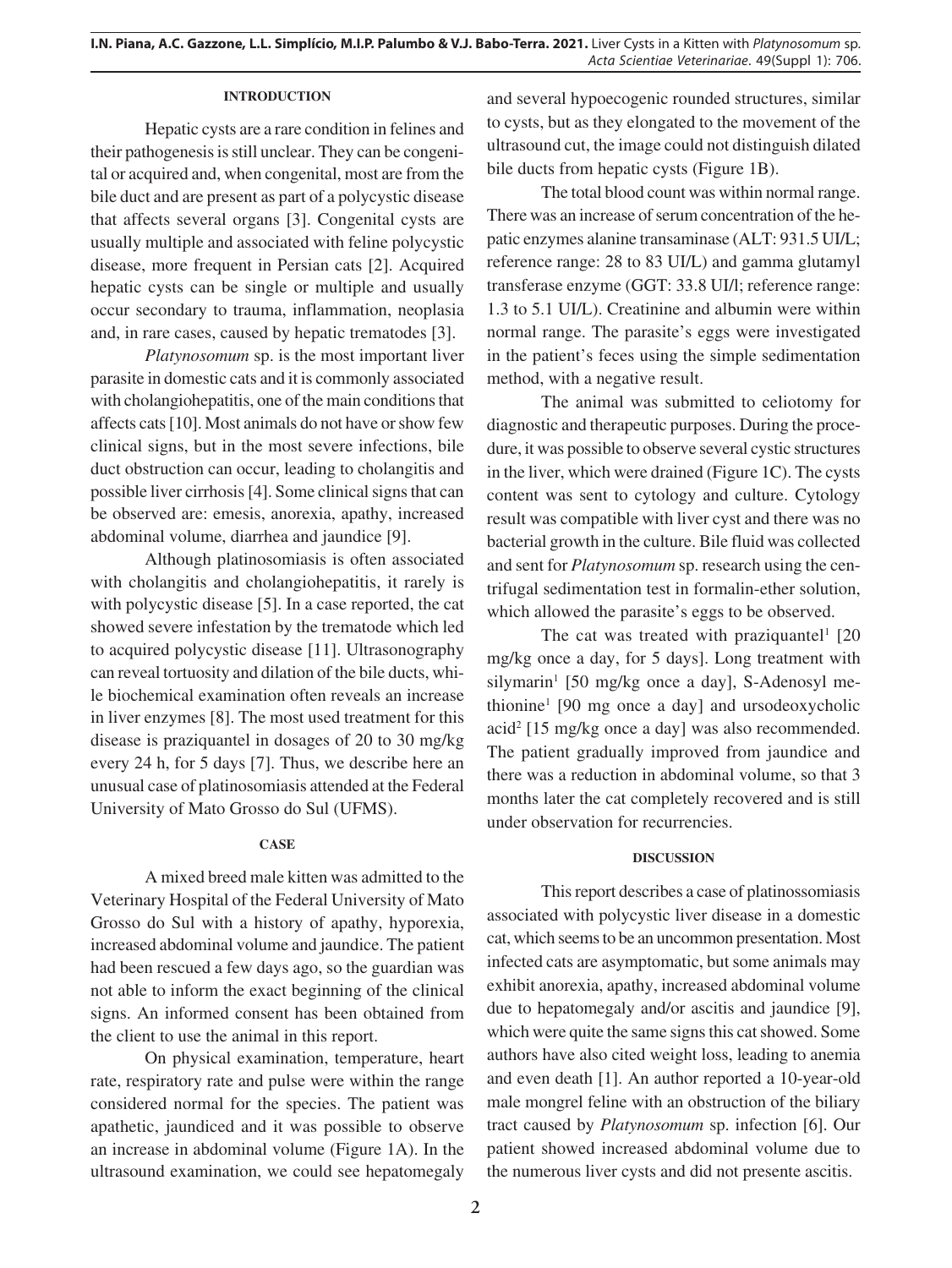**I.N. Piana, A.C. Gazzone, L.L. Simplício, M.I.P. Palumbo & V.J. Babo-Terra. 2021.** Liver Cysts in a Kitten with *Platynosomum* sp. *Acta Scientiae Veterinariae*. 49(Suppl 1): 706.



**Figure 1.** A- One mixed breed male kitten with increased abdominal volume. B- Rounded structures observed in ultrasound examination of the liver. C- Hepatic cysts being drained during the surgical procedure.

Hepatic cysts can be classified as congenital or acquired. Since the patient was young, we could initially assume it might be congenital, but once the history of the disease was uncertain it was necessary to include other causes of cystic liver disease in the differential diagnoses, such as trauma, parasitism or inflammation [3]. Due to the age and free living style of the kitten, its clinical signs were suggestive of *Platynosomum* sp. infection.

The ultrasound examination of patients suspected of platynosomiasis may reveal dilation and tortuosity of the bile ducts [8]. In our case, we initially suspected of dilated bile ducts, but round structures observed led us to think also in cysts. Ultrasound findings of infected cats are usually present in advanced stages and may be dependent on the parasite load. Alterations in the bile ducts were observed in 67% of the cases in a previous study [8], which was not in accordance with our findings. This alteration is possibly a consequence of the inflammatory process or to partial bile duct obstruction caused by the parasites, which was not present in our case.

Cystic lesions observed in feline polycystic disease are usually seen in several organs, mainly the kidneys [2]. In the case described, it was not possible to observe cysts in other organs. In addition, due to the country's climate and others reports registered in Brazil [5,11], the clinical suspicion of *Platynosomum*  sp. infestation was considered.

The diagnosis of this parasitosis can be made based on the association among clinical signs, laboratory tests and ultrasound examination, but the definitive diagnosis is usually made by visualizing the parasite's eggs [3]. Despite the possibility of detecting eggs through a fecal examination, this test is not completely effective in confirming an infestation: only 25% of infested cats are identified using this method and serial repetitions are often necessary [1]. In the case described, it was not possible to observe parasite's eggs in the patient's feces, but in the bile.

The animal was treated with praziquantel [20 mg/kg once a day for 5 days], as recommended by other authors [7] and required a subsequent treatment protocol 3 months after. The prognosis of this affection is considered unfavorable since chronic infection and intra and extra hepatic obstructions lead to further destruction of the parenchyma and possible future liver failure [5]. However, as far as we are aware, the cat is in good general clinical condition.

In conclusion, *Platynosomum* sp. infection should always be considered as a differential diagnosis in cases of polycystic liver disease in cats, especially in countries with tropical or subtropical climate. Early diagnosis and appropriate treatment were fundamental for the improvement of the patient's clinical condition. The cat continues to be monitored and, up to the time of this report, he is in good health.

#### MANUFACTURERS

1 Drogavet Farmácia de manipulação. Campo Grande, MS, Brazil. 2 Zambon Laboratórios Farmacêuticos Ltda. São Paulo, SP, Brazil.

*Declaration of interest.* The authors report no conflicts of interest. The authors alone are responsible for the content and writing of the paper.